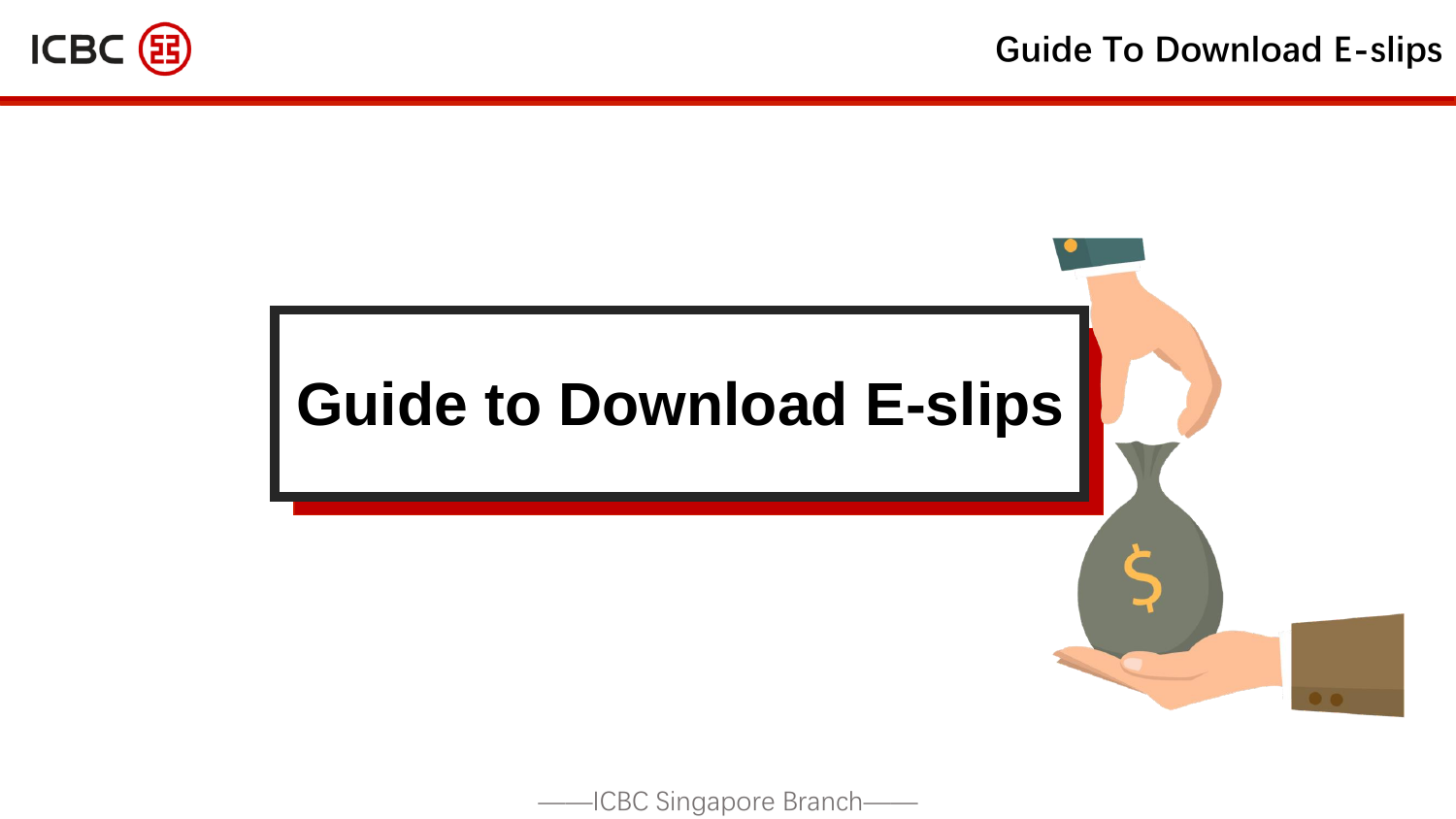

# **Introduction to E-slips**

- With our Internet Banking platform, you can **view, download and print out** the e-slips.
- From the e-slip you can find detailed information on past transactions that will **assist in verifying transaction details.**

# **Features**

- **Detailed:** You can generate individual slips with unique verification codes and detailed transaction details.
- **Comprehensive:** You can obtain the e-slips from our Internet Banking platform anytime and search for specific slips by setting different filters.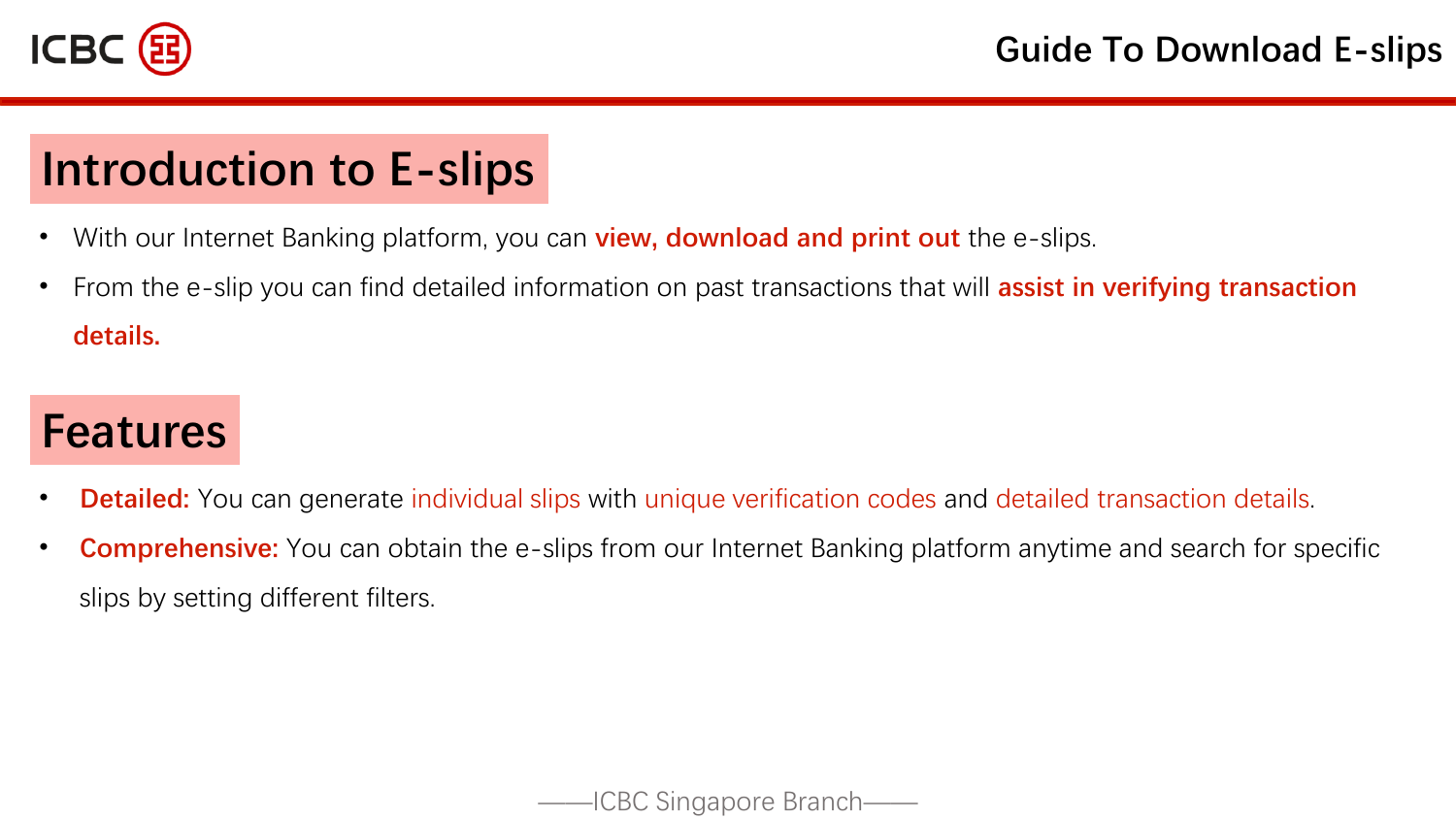

# **Two steps to download statement**

Log in to ICBC Corporate Internet Banking, click **Manage A/C** → **E-slip Services**, search for the receipt STEP 1

required and click **Reprint.**

| <b>Manage</b><br><b>A/C</b><br>E Current Account Services<br>- Maintain A/C Alias<br><b>E-slip Services</b><br><b>E</b> Review statement | $\wedge$ | <b>E-slip Services</b>                                           | Company Name:<br>Account:<br>receipt date: 01-01-2021 | $\overline{\bullet}\bullet$ . | $\checkmark$<br>$\overline{\mathbb{R}}$ $\overline{\mathbb{R}}$<br>20-09-2021<br>Confirm | $\checkmark$<br>Cancel      |                                      | Testingent |                                          | >> H                            |
|------------------------------------------------------------------------------------------------------------------------------------------|----------|------------------------------------------------------------------|-------------------------------------------------------|-------------------------------|------------------------------------------------------------------------------------------|-----------------------------|--------------------------------------|------------|------------------------------------------|---------------------------------|
| <b>Statement Agreement</b><br>- Operation Guide                                                                                          |          | account name in English:X<br><b>Results of E-receipt Enquiry</b> |                                                       |                               |                                                                                          |                             |                                      |            |                                          |                                 |
|                                                                                                                                          |          | <b>Reprint</b>                                                   | E-receipt No.                                         | From Account No.              | <b>From Account Name</b>                                                                 | <b>Counterparty A/C No.</b> | <b>Transaction</b><br><b>Details</b> | Receipt    | Receipt<br>generated date generated time | <b>Reprint</b><br><b>Copies</b> |
|                                                                                                                                          |          | Reprint                                                          | 202101061703                                          |                               |                                                                                          |                             |                                      | 06-01-2021 | 17:27:44                                 | $\bf{0}$                        |
|                                                                                                                                          |          | Reprint                                                          | 202101082533                                          |                               |                                                                                          |                             |                                      | 08-01-2021 | 10:32:17                                 | $\mathbf{0}$                    |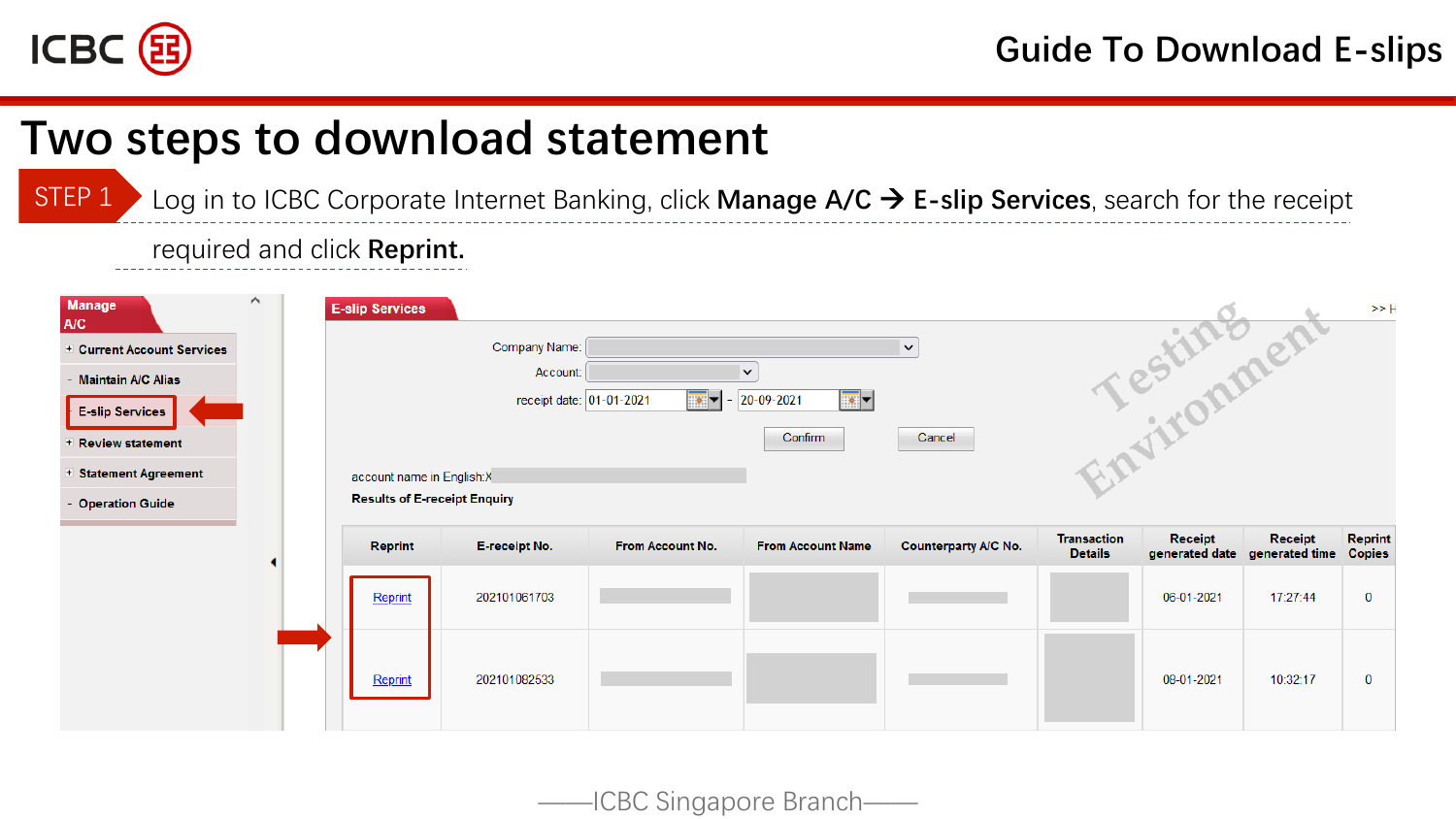

# **Two steps to download statement**

STEP 2 Select **Sign** to verify details of the receipt, otherwise select **Print Receipt.**

**Contract** 

 $\triangle$ 

| <b>Manage</b><br>A/C              |                   |           |                                                                          |                                                             | ICBC 3 中国工商银行                |       |                        |                                     |  |  |
|-----------------------------------|-------------------|-----------|--------------------------------------------------------------------------|-------------------------------------------------------------|------------------------------|-------|------------------------|-------------------------------------|--|--|
| <b>E</b> Current Account Services |                   |           |                                                                          |                                                             |                              |       |                        |                                     |  |  |
| <b>Maintain A/C Alias</b>         |                   |           |                                                                          | e-Receipt No.: 202101061703                                 |                              |       |                        | Generation Date 06-01-2021 17:27:44 |  |  |
| <b>E-slip Services</b>            |                   | Testingen |                                                                          | <b>Account Name</b>                                         | Business Type REMITTANCE REM |       | <b>Account Name</b>    |                                     |  |  |
| <b>Review statement</b>           |                   |           | Payer                                                                    | Account No.                                                 |                              | Payee | Account No.            |                                     |  |  |
| <b>Statement Agreement</b>        |                   |           |                                                                          | Currency                                                    | SGD                          |       | Currency               |                                     |  |  |
| <b>Operation Guide</b>            |                   |           |                                                                          | Debit Amount                                                | <b>SGD</b>                   |       |                        |                                     |  |  |
|                                   |                   |           | Credit Amount<br>0.00                                                    |                                                             |                              |       |                        |                                     |  |  |
|                                   |                   |           | <b>Exchange Rate</b>                                                     |                                                             |                              |       |                        |                                     |  |  |
|                                   |                   |           | <b>Voucher Number</b>                                                    |                                                             |                              |       |                        |                                     |  |  |
|                                   |                   |           | Enquiry Time 2021-01-06 17:27:44<br>Transaction Time 28-12-2020 16:20:04 |                                                             |                              |       |                        |                                     |  |  |
|                                   |                   |           | Remark:<br>国工局<br>电子回单<br>专用章                                            |                                                             |                              |       |                        |                                     |  |  |
|                                   | Verification Code |           |                                                                          |                                                             |                              |       |                        |                                     |  |  |
|                                   |                   |           | Entry Date 28-12-2020                                                    |                                                             |                              |       |                        |                                     |  |  |
|                                   |                   |           |                                                                          | To verify Return Slip, Click<br>To print Return Slip, Click | Sign<br><b>Print Receipt</b> |       | Print Date: 20-09-2021 |                                     |  |  |

——ICBC Singapore Branch——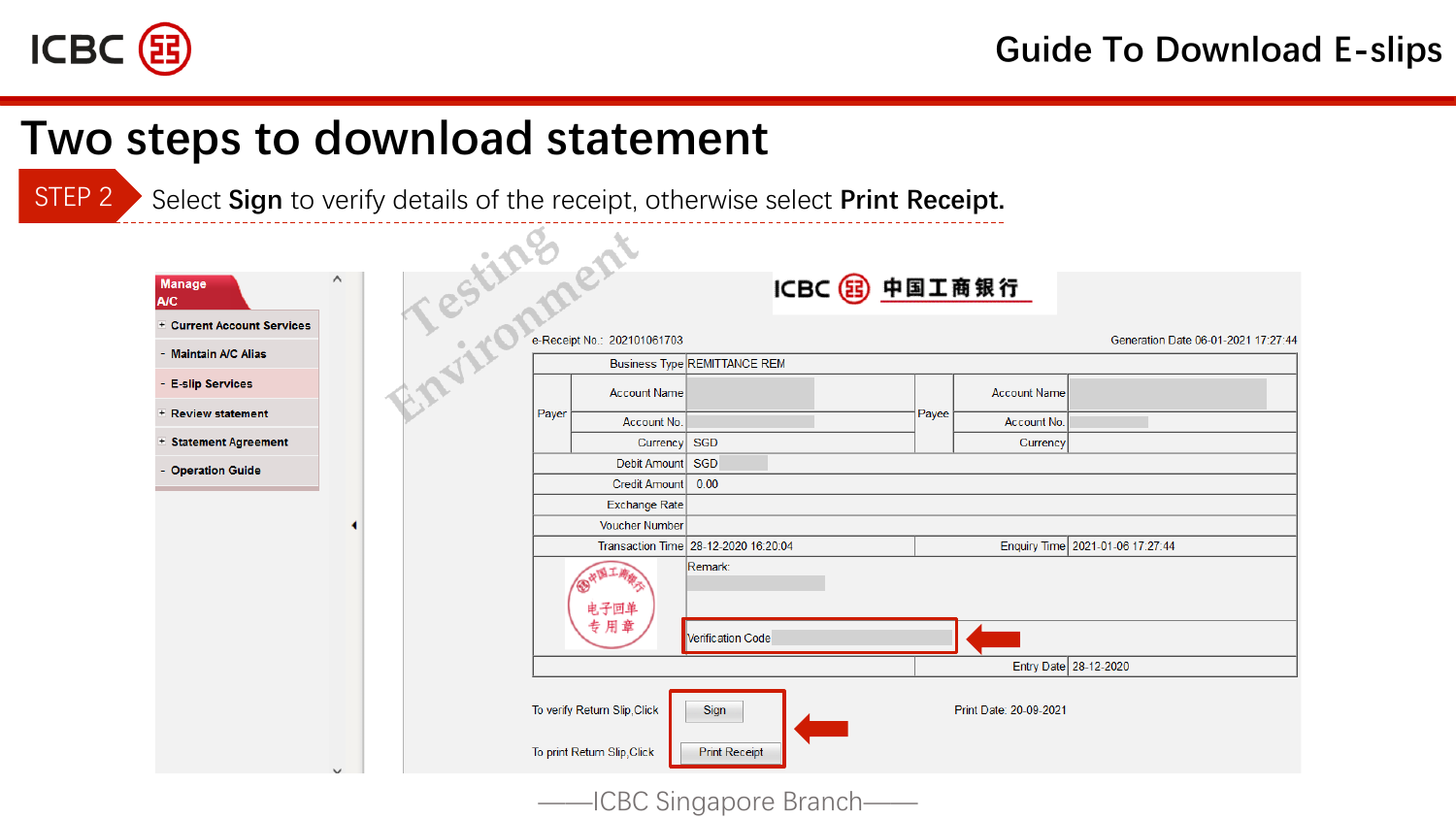

z.

# **Two steps to download statement**

STEP 2 To verify the receipt, please fill in all the required fields before clicking **Verify Receipt.**

| <b>Manage</b>                            |  | <b>E-slip Services</b> |                                                                                            |                         |               |                |                     | Testing ent. |
|------------------------------------------|--|------------------------|--------------------------------------------------------------------------------------------|-------------------------|---------------|----------------|---------------------|--------------|
| <b>A/C</b><br>+ Current Account Services |  |                        |                                                                                            |                         | ICBC 3 中国工商银行 |                |                     |              |
| - Maintain A/C Alias                     |  |                        | e-Receipt No.: 202101061703                                                                |                         |               |                |                     |              |
| <b>E-slip Services</b>                   |  |                        | <b>Business Type</b>                                                                       |                         |               |                |                     |              |
| + Review statement                       |  |                        | <b>Account Name</b>                                                                        |                         |               |                | <b>Account Name</b> |              |
| + Statement Agreement                    |  | Payer                  | Account No.                                                                                |                         | $\star$       | Payee          | Account No.         |              |
|                                          |  |                        | Currency                                                                                   |                         |               |                | Currency            |              |
| - Operation Guide                        |  |                        | Debit Amount SGD                                                                           |                         |               |                |                     |              |
|                                          |  |                        | <b>Credit Amount</b>                                                                       |                         |               |                |                     |              |
|                                          |  |                        | Exchange Rate                                                                              |                         |               |                |                     |              |
|                                          |  |                        | <b>Voucher Number</b>                                                                      |                         |               |                |                     |              |
|                                          |  |                        | <b>Transaction Time</b>                                                                    |                         |               |                | Enquiry Time        |              |
|                                          |  |                        |                                                                                            | Remark                  |               |                |                     |              |
|                                          |  |                        | 电子回单<br>专用章                                                                                | Verification Code       |               |                |                     |              |
|                                          |  |                        |                                                                                            |                         |               |                | Entry Date          |              |
|                                          |  |                        | Important: Receipt does not serve as a voucher for goods sent. Do not make repeating entry |                         |               |                |                     |              |
|                                          |  |                        |                                                                                            |                         |               | Verify Receipt |                     |              |
|                                          |  |                        |                                                                                            | -ICBC Singapore Branch- |               |                |                     |              |